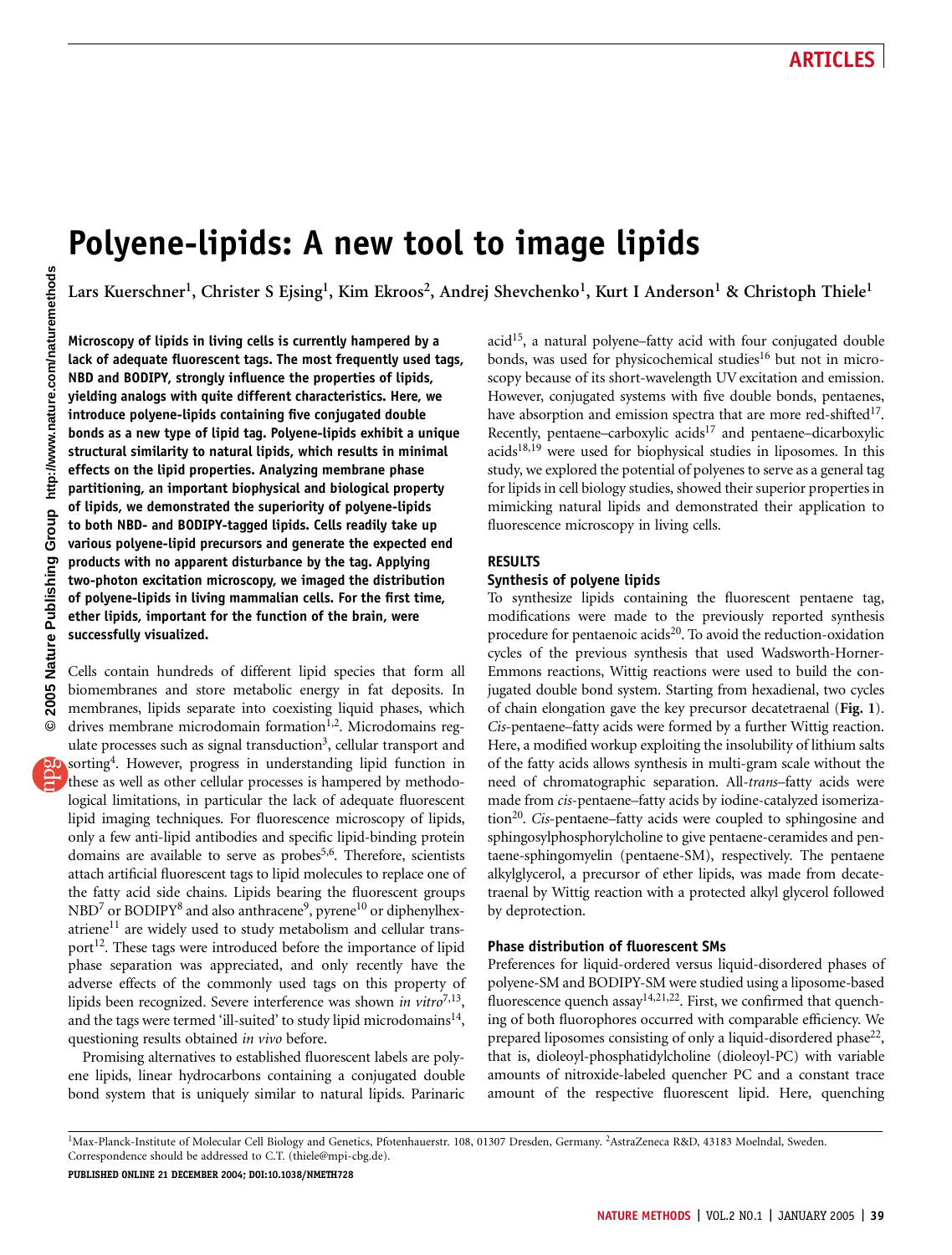# ARTICLES



Figure 1 | A versatile procedure to introduce conjugated pentaene tags into lipids. The precursors, octatrienal (1) and decatetraenal (2), were constructed by repeated rounds of Wittig reactions. Cis- and trans-pentaene-fatty acids<sup>20</sup>, (3) and (4), respectively, were obtained by a final Wittig reaction with a triphenylphosphonium salt of a  $\omega$ -bromocarboxylic acid. The  $\omega$ -9 double bond can be isomerized from cis (3) to trans (4) configuration. Fatty acids were activated and coupled to sphingosine or sphingosylphosphorylcholine to give pentaene-ceramide (5) or pentaene-SM (6), respectively. A Wittig reagent derived from a protected sn-1-O-alkylglycerol (7) couples to aldehyde (2) to give pentaene-alkylglycerol (8) after deprotection. Note that molecules (3) and (4) are the c and t 16:5–fatty acids, respectively, when  $N = 1$  and c and t 18:5–fatty acids when  $N = 2$ .

depends only on the efficiency of the quench process and geometrical factors<sup>21</sup>. The observed steep decrease of fluorescence for both c18:5-SM and BODIPY-SM (Fig. 2a) indicated equal quenching efficiency for both probes (see Methods for side chain naming convention used in this article). Second, in a two-phase assay, the quencher PC, preferring the liquid-disordered phase, was added in increasing amounts to a correspondingly decreasing amount of natural SM, a fixed amount of cholesterol and trace amounts of fluorescent SM. If the fluorescent lipid prefers the liquid-ordered phase (low quencher concentration), fluorescence quenching is



**Figure 2** | Analysis of phase partitioning of fluorescent SM analogs. (a,b) For a fluorescence quenching assay, series of liposomes comprising a liquiddisordered phase only (a), or coexisting liquid-ordered and liquid-disordered phases (b) were prepared containing variable amounts of a quencher lipid, 1-palmitoyl-2-stearoyl-(12-DOXYL)-PC, and traces of the fluorescent SM analogue. The quencher lipid prefers the liquid-disordered (L- $\alpha$ ) phase. Normalized fluorescence  $(F/F_0)_{cor}$  is plotted as a function of the quencher concentration. Data are mean  $\pm$  range,  $n = 2$  for open symbols, or mean  $\pm$ s.d.,  $n = 4$  for closed symbols. Error bars smaller than symbol size were omitted. Note the difference between polyene-SMs and BODIPY-SMs in b, suggesting a preference of polyene-SMs for the liquid-ordered (raft) phase. DOPC, dioleoylphosphatidycholine. (c) Partitioning of fluorescent SM analogs into detergent-resistant membranes (DRMs) of COS7 cells. Cells were incubated with NBD-, BODIPY-, or polyene-ceramide prior to detergent solubilization with Lubrol-WX on ice. DRMs were floated on a linear sucrose gradient and fractions were analyzed for cell-derived SMs by thin-layer chromatography (TLC). Plates were photographed under UV illumination to visualize fluorescent SMs, followed by sulfuric acid charring to visualize total SMs and PCs. DRMs are found in fractions 3–5, solubilized material in fractions 6–8.

reduced relative to a lipid preferring the liquid-disordered phase (high quencher concentration). BODIPY-SM quenching was identical to that in the one-phase assay, indicating partitioning into the liquid-disordered phase (Fig. 2b). However, c18:5-SM yielded a much flatter curve, indicating partitioning into the liquid-ordered phase, and t18:5-SM displayed a similar curve with a slightly higher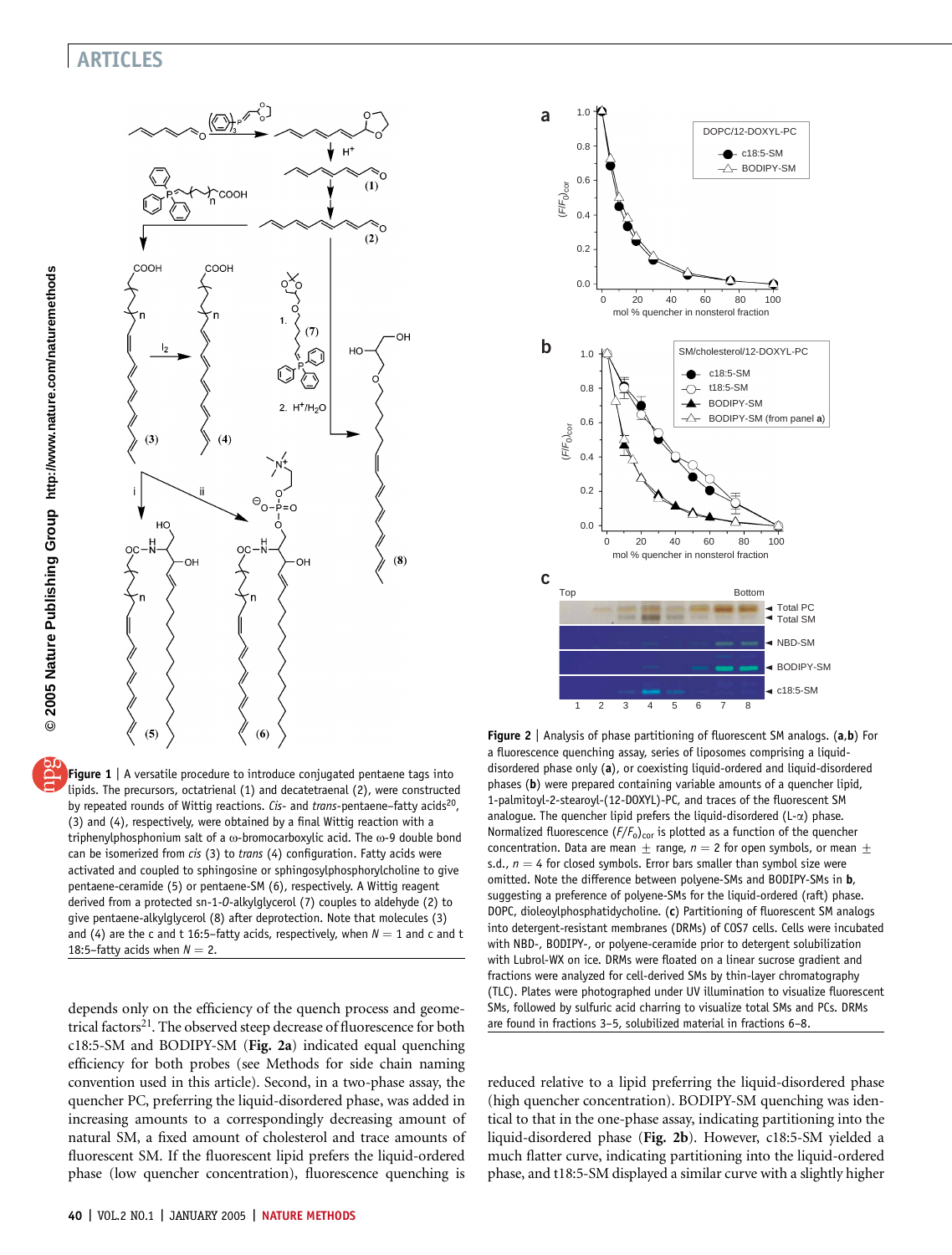

preference for the liquid-ordered phase at intermediate quencher concentrations (Fig. 2b). NBD-SM could not be studied because its hydrophilicity prevents sufficient incorporation into liposomes.

To corroborate these findings in a cellular system, we studied incorporation of fluorescent SMs into detergent-resistant membranes<sup>23</sup>. COS7 cells were fed NBD-, BODIPY- or polyeneceramide, resulting in metabolic conversion to the respective



Figure 4 | Lipid metabolites of polyene-fatty acid in different cell types. (a-c) COS7 kidney epithelial cells (a), 3T3-L1 adipocytes (b), and C2C12 muscle cells (c) were incubated with 50  $\mu$ M t16:5–fatty acid for 30 min (a), 15 min (b) or 1 h (c).(d-f) Lipid metabolites of different polyene lipid precursors in COS7 cells. Cells were incubated with 3 µM t16:5-fatty acid (d), c16:5-monoalkyl-1-glycerol (e) or c18:5ceramide ( $f$ ) for 2 h ( $d,e$ ) or 4 h ( $f$ ). Lipids were extracted and analyzed by TLC for fluorescent metabolites, which were identified by comigrating lipid standards. Abbreviations as in Figure 3.

Figure 3 | Comparison of lipid metabolites of polyene-labeled or radioactive fatty acids in COS7 cells. Cells were incubated with 5  $\mu$ M of the respective fatty acid for 20 h. Lipids were extracted and analyzed by TLC for fluorescent (a), or radioactive (b) metabolites, that were identified by comigrating lipid standards. Abbreviations are: CE, cholesterol ester; Cer, ceramide; DG, diglyceride; FA, fatty acid; ori, origin of application; PC, phosphatidylcholine; PE, phosphatidylethanolamine; PI, phosphatidylinositol; PS, phosphatidylserine; SM, sphingomyelin; TG, triglyceride.

fluorescent SM. Cells were lysed in the detergents Lubrol-WX24 or Triton  $X-100^{23}$  and then floated on a sucrose gradient. The floating Lubrol-WX–resistant membranes were strongly enriched in natural SM (Fig. 2c), cholesterol and glucosylceramide (data not shown). Polyene-SM floated like natural SM, but both NBD- and BODIPY-SM were found dissolved at the bottom of the gradient (Fig. 2c). Replacing Lubrol-WX with Triton X-100 gave the same result (data not shown). These experiments show that both natural SM and polyene-SM prefer the liquid-ordered phase, while both NBD- and BODIPY-SM fail to enter it.

#### Cellular metabolism of polyene lipids

We fed 5 µM concentrations of polyene–fatty acids to COS7 cells for 20 h and analyzed fluorescent metabolic products by TLC. We found that c/t16:5–fatty acids were incorporated mainly in PC, and longer ones (c/t18:5 and c/t22:5) were also incorporated into other phospholipids (Fig. 3a). Similar metabolism, apart from reduced SM labeling, was observed for radioactively-labeled natural fatty

> acids (Fig. 3b), demonstrating that polyene–fatty acids resemble natural fatty acids of comparable length with respect to utilization by the lipid biosynthetic enzymes.

> Since polyene–fatty acids can be used in diverse cell types, we fed 50 µM t16:5fatty acid to kidney epithelial cells (COS7, Fig. 4a), adipocytes (3T3-L1, Fig. 4b) and muscle cells (C2C12, Fig. 4c), all of which incorporated the polyene–fatty acid into various lipids. Different labeling times for different cell lines were necessary to incorporate sufficient polyene-lipid for highquality imaging. High labeling selectivity, supporting unequivocal interpretation of imaging data, was achieved at lower concentrations for incubation times of a few hours. COS7 cells incubated with  $3 \mu M$ t16:5–fatty acid for 2 h showed a prominent labeling of PC (Fig. 4d). When fed with c16:5-monoalkyl-1-glycerol, a polyene precursor for ether lipids, COS7 cells produced labeled ether lipids (Fig. 4e). Prominently-labeled classes were ether-PC and ether-PE, which are also known to contain the majority of natural ether lipids $25$ . To label sphingolipids, we fed polyene-ceramide complexed to  $\gamma$ -cyclodextrin<sup>26</sup> at final concentrations of  $0.15-10$   $\mu$ M for 2-4 h to COS7 cells, which resulted in uptake and conversion to polyene-SM (Fig. 4f). As a  $\gamma$ -cyclodextrin complex,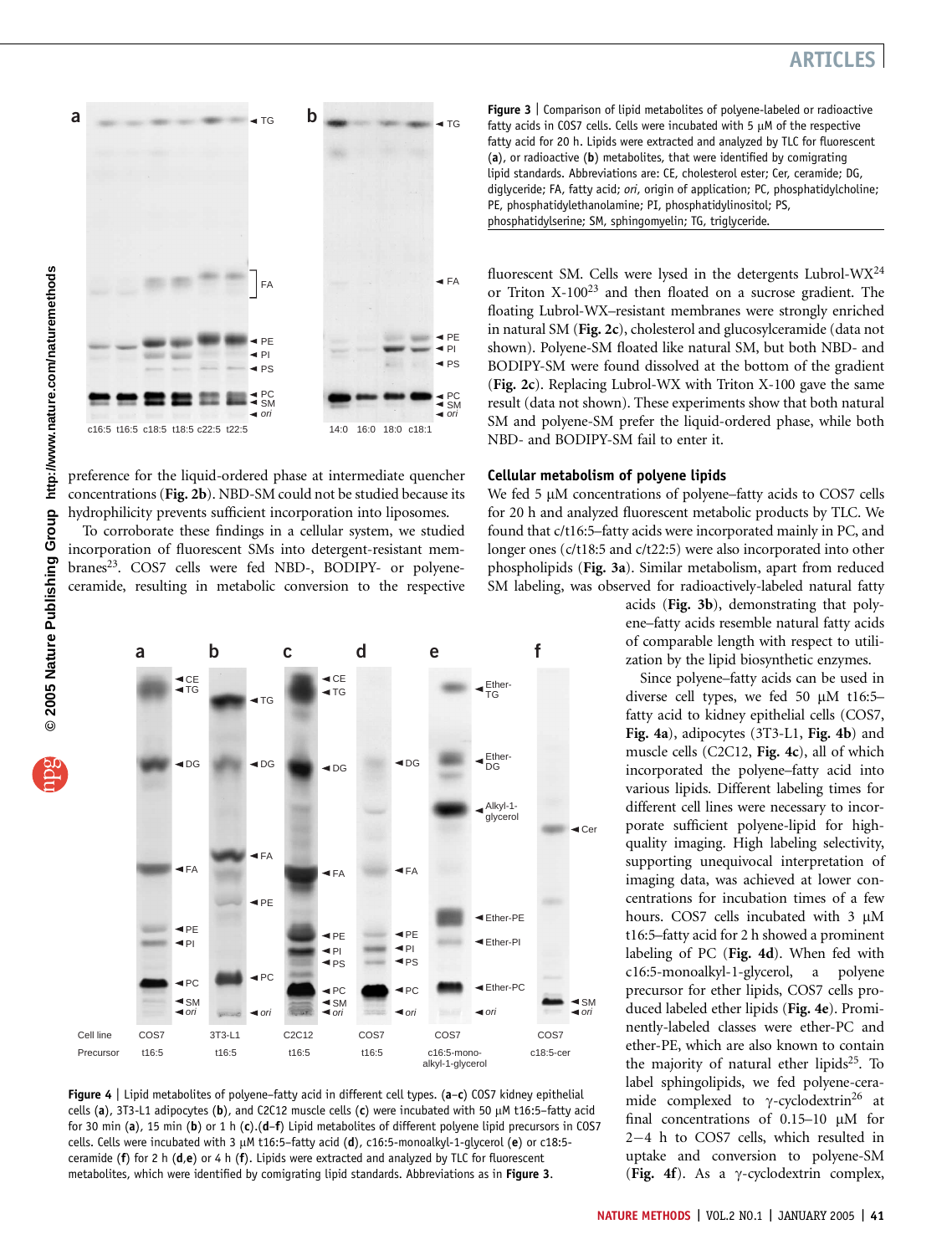### ARTICLES



Figure 5 | Imaging of fluorescent polyene-lipids in various types of living mammalian cells. COS7 kidney epithelial cells (a), 3T3-L1 adipocytes (b) and C2C12 muscle cells (c) were grown with 50  $\mu$ M t16:5-fatty acid for 30 min (a), 15 min (b), or 1 h (c). During this time fluorescent polyene-lipids (see Fig. 4a–c) were generated by cellular metabolism. Lipid distribution in living cells was imaged using two-photon-excitation microscopy. Bars, 10  $\mu$ m.

synthetic polyene-SM was also efficiently transferred to the cells (data not shown).

Saturated and unsaturated fatty acids display different preferences for the SN1 and SN2 positions in phospholipids. The preferences of polyene–fatty acids were analyzed by mass spectrometry. Lipid extracts of cells labeled with either t16:5– or c16:5– fatty acids were analyzed by precursor ion scanning for t/c16:5 containing species. Major species found were PCs containing 14:0–, 16:0–, 16:1– and 18:1–fatty acids and 16:0-ether–PC (Supplementary Fig. 1 and Supplementary Table 1 online). Analysis for positional preference<sup>27</sup> showed both t16:5– and c16:5–fatty acids predominantly at SN2 positions when combined with 14:0–, 16:0– and 18:1–fatty acids. In combination with palmitoleic acid, t16:5– fatty acid was preferentially located at the SN1 position, but c16:5– fatty acid was equally distributed (Supplementary Table 1 online). Taking into account the relative amounts of labeled species, the majority of both 16:5–fatty acids was found at the SN2 position. Further fatty acid profiling showed that there was no metabolism of 16:5– to 16:4– or 18:5–fatty acids (data not shown). To detect effects of c/t16:5–fatty acids on unlabeled phospholipids, precursor ion scans for lipids containing 16:0–, 16:1–, 18:0–, 18:1–, 18:2–, 20:4– and 22:5–fatty acids were performed. No relevant differences between control cells and labeled cells were found (data not shown). Quantitative analysis revealed that labeling with  $3 \mu M$ 



Figure 6 | Localization of different lipid classes in living COS7 cells. COS7 cells transiently expressing mRFP1 targeted to the ER (upper panels), to peroxisomes (middle panels) or to the Golgi complex (lower panels) were grown for 2 h with 3 µM t16:5-fatty acid (upper panels), c16:5-monoalkyl-1glycerol (middle panels) or c18:5-ceramide (lower panels). During this time mostly fluorescent PC (upper panels), various ether lipids (middle panels) and SM (lower panels) were generated by cellular metabolism (Fig. 4d–f). Twophoton–excited lipid distribution in living cells is shown in green, and mRFP1 signal is in red. Bars, 10  $\mu$ m.

fatty acid for several hours or with 50 µM fatty acid for several minutes resulted in labeling of 0.5–2% of the total of the respective lipid class (data not shown), which seems unlikely to severely perturb membrane organization. Therefore, we used these concentrations for in vivo imaging of COS7 cells.

#### Imaging

For live-cell imaging of polyene-lipids, photodestruction of the polyene fluorophore was substantially reduced by using twophoton excitation<sup>28</sup>, which allowed sequential acquisition of up to 50 images. The distribution of polyene-lipids in kidney epithelial cells (COS7, Fig. 5a), adipocytes (3T3-L1, Fig. 5b) and muscle cells (C2C12, Fig. 5c) was imaged, and we observed labeling of the nuclear envelope, lipid droplets and both endoplasmic and sarcoplasmic reticula. To accurately identify labeled cellular structures, we generated fusion proteins of mRFP1<sup>29</sup> as organellar markers. Colocalization studies of polyene-lipids and these markers in living COS7 cells were performed (Fig. 6). Labeling with  $3 \mu$ M t16:5–fatty acid for 2 h generated mostly PC (Fig. 4d) and resulted in staining of nuclear envelope and endoplasmic reticulum (Fig. 6) plus lipid droplets and mitochondria (data not shown). Labeling inside the nucleus, shown for NBD– and BODIPY–fatty  $acids<sup>30</sup>$ , was not observed. Labeling with polyene-alkylglycerol, which yielded fluorescent ether lipids (Fig. 4e), allowed their visualization in living cells for the first time. A distribution similar to that of PC was found (Fig. 6). Ether lipids did not accumulate in peroxisomes (Fig. 6), although the early steps of ether lipid biosynthesis occur there<sup>25</sup>. Labeling with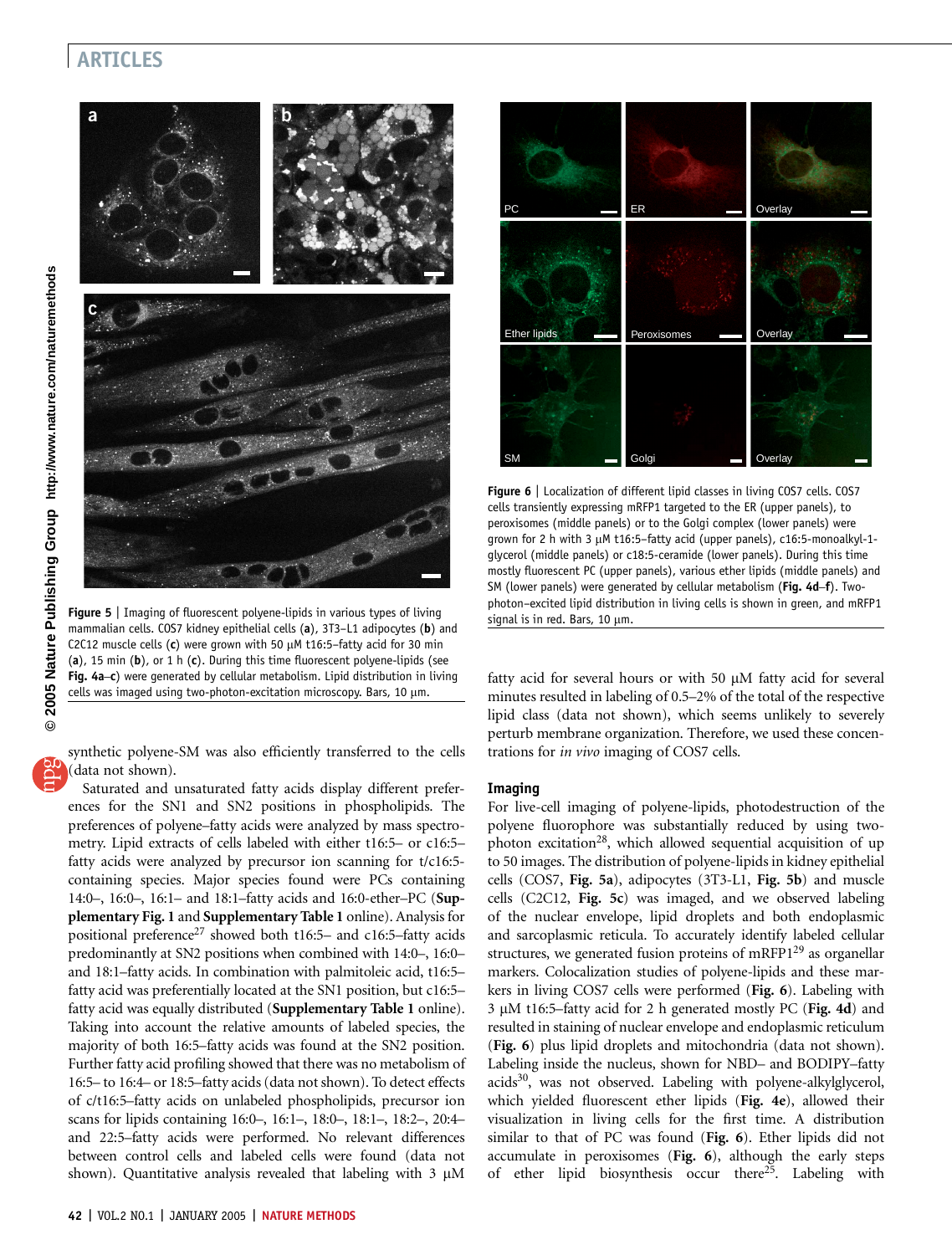polyene-ceramide generated fluorescent SM (Fig. 4f), resulting in plasma membrane staining (Fig. 6) with little, if any, labeling of the Golgi complex, contrary to observations with NBD-ceramide<sup>31</sup> and BODIPY-ceramide8.

#### **DISCUSSION**

Synthetic procedures developed in this study allow the incorporation of polyene tags into any lipid containing a straight hydrocarbon chain, as demonstrated for fatty acids and alkyl glycerol, which in turn give rise to fluorescent glycerophospholipids, neutral lipids, sphingolipids and ether lipids. This study focuses on pentaenes, but longer tags are also possible. Polyene-lipids with chain lengths of 12 carbon atoms and greater can be generated, and the position of the tag within the chain is adjustable according to the question under study. The first double bond (the one closest to the carboxy group) can be synthesized as *cis* or *trans*. The resulting geometrical differences resemble those between natural cisunsaturated and saturated fatty acids, but this geometrical difference is much smaller for pentaenes than for the natural compounds (see Supplementary Fig. 2 online), consistent with the similar properties of cis- and trans-pentaene–lipids observed in this study. Although polyene-lipids and their natural counterparts possess very similar structural similarities, a word of caution should be added. The rigidity of the conjugated tag might influence its fate in biological systems<sup>16</sup>, although this has not been apparent in our studies so far. Likewise, small changes in lipid molecular structure, such as the lack of a trans double bond in dihydroceramide can affect its functions<sup>32</sup>. For dihydroceramide, this is a consequence of a change in intramolecular hydrogen bonding between the amide and hydroxy groups<sup>33</sup>. For our fluorescent lipids, the relatively large distance between headgroups and the pentaene tag should minimize such effects. Generally, the final concentration of fluorescent lipids should be low to avoid changing the overall membrane properties. Membrane organization into raft and non-raft domains plays an important role in many biological processes, including lipid loca-

lization and trafficking<sup>34</sup>. Therefore, fluorescent lipids should correspond to their natural counterparts regarding preference for the raft or non-raft phase. As we and others<sup>7,13,14</sup> show, NBD and BODIPY fluorophores interfere with the phase preference of natural SM and direct probes to the non-raft phase. This is a consequence of disrupted packing of NBD- and BODIPY-labeled lipids within the bilayer, due to the bulkiness and hydrophilicity of the fluorophore<sup>5</sup>. In contrast, polyene-SM is a lipid found preferentially in the raft-phase. Polyene side chains can be integrated into a liquid-ordered phase without disturbing the tight packing of hydrophobic chains<sup>1,2</sup>. The slightly higher preference for the raft phase of t18:5-SM compared to c18:5-SM can be explained by differences in geometry of the two fatty acids (Supplementary Fig. 2 online).

We analyzed the metabolic fate of polyene lipid precursors upon application to living cells. As degradation of the polyene fluorophore via b-oxidation yields only non-fluorescent products, invisible in TLC and microscopic images, our analysis only accounts for those products that give a signal in microscopic imaging. Cells readily take up fluorescent precursors and convert them to the expected products with no apparent disturbance by the tag. Polyene-ceramide is converted to polyene-SM, and fluorescent ether lipids are generated from polyene-alkylglycerol. The labeling pattern of polyene–fatty acids follows that of radiolabeled natural fatty acids of the same length: shorter fatty acids show preference for incorporation into PC, longer ones have a wider distribution. The unequal degree of SM-labeling observed for fluorescent and radioactive fatty acids points to a preference of ceramide synthase for pentaene–fatty acids. This is unexpected because ceramide synthase normally prefers saturated fatty acids and it indicates that the kink in the geometry of cis-pentaene–fatty acids is not as pronounced as for a monounsaturated fatty acid, consistent with molecular modeling data (see Supplementary Fig. 2 online). Labeling with higher concentrations of polyene–fatty acid resulted in accumulation of fluorescent intermediates of lipid biosynthesis, for example, free fatty acid and diglyceride, as well as labeled storage forms of lipids, such as triglyceride and cholesterol ester, suggesting saturation of the phospholipid biosynthesis. The results demonstrate that polyene-lipids are very similar to their natural counterparts in how they are used by the lipid biosynthetic enzymes, in contrast to the NBD– and BODIPY–fatty acids, which are poorly incorporated into cellular lipids $30$ .

Specific labeling of lipid classes or species is very useful. Occasionally, simple precursors express a preference for lipid classes, like the t16:5–fatty acid that incorporated preferentially into PC. Specificity is achieved by delivery of advanced precursors or lipid end products to the cell, such as ceramide and SM that were delivered as cyclodextrin complexes. Presumably, this will be a way to deliver other complex polyene-lipids, similar to pyrene-labeled lipids<sup>26</sup>. To achieve specific labeling of glycerophospholipids that are not covered by the present study, specific precursors such as polyene-lyso-PS and polyene-lyso-PE will be needed to generate polyene-PS and polyene-PE, respectively.

So far, steady state distribution of lipids has been characterized by subcellular fractionation and lipid analysis, often combined with electrospray mass spectrometry<sup>35</sup>. However, the fractionation procedure is limiting. Several organelles are difficult to obtain in sufficient amounts and purity, and subdomains of larger membranes with interesting functional specializations, for example, plasma membrane protrusions, cell-cell contact surfaces or ER exit sites, are virtually impossible to purify. In this study, realtime imaging using polyene lipids revealed a detailed view of lipid distribution. The striking staining of lipid droplets in adipocytes will enable us to characterize lipid flux into these storage organelles with high temporal and spatial resolution. Colocalization studies with fluorescent organelle markers, for the first time, show a distribution pattern of fluorescent SM and ceramide, which does not contradict results from fractionation studies. Polyene-sphingolipids do not accumulate at the Golgi apparatus but display a prominent plasma membrane staining, supporting the idea that SM is enriched at the plasma membrane at the expense of  $PC^{36}$ . These findings differ from what has been observed for NBDceramide<sup>31</sup> and BODIPY-ceramide<sup>8</sup>, which are markers for the Golgi apparatus. Both probes are trapped there by an unknown mechanism that at least for NBD-ceramide even functions in fixed cells37. Also, the localization of NBD– and BODIPY–fatty acids to the nucleus<sup>30</sup> is difficult to understand and cannot be confirmed for polyene–fatty acids used in our study. This accumulation may be caused by the cell's inability to esterify NBD– and BODIPY-fatty acids<sup>30</sup>.

We provide the first images of the cellular distribution of ether lipids. This class of lipids, in which one hydrophobic side chain is attached via an ether instead of an ester linkage, is involved in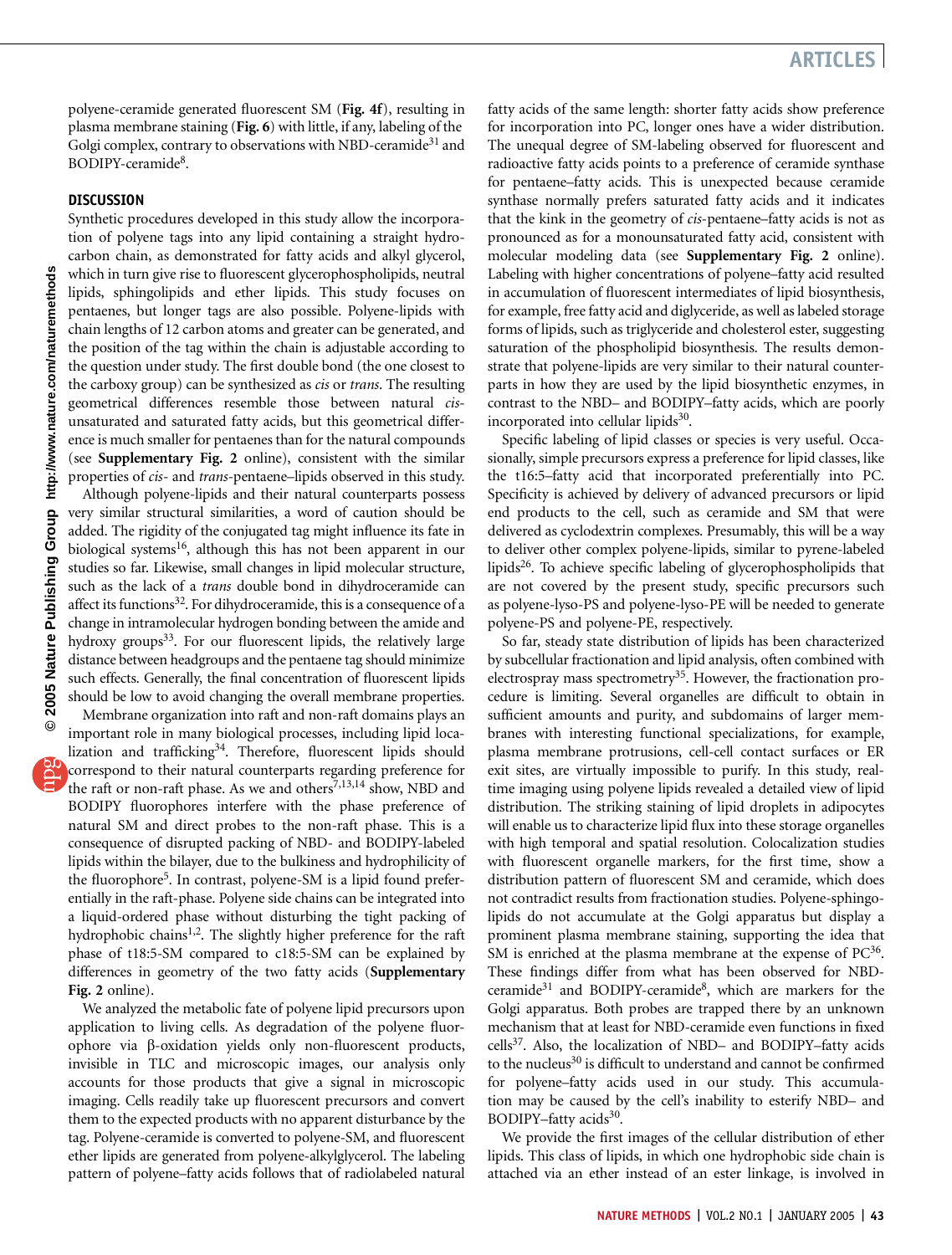# ARTICLES

diverse physiological processes<sup>25</sup>. In humans, the lack of ether lipid results in fatal disease, and a corresponding mouse model shows male sterility, defects in myelination and optic nerve hypoplasia<sup>38</sup>. The cell biological background of these defects remains largely unclear. Therefore, polyene-tagged ether lipids represent a valuable tool to facilitate future studies of their cellular role.

Imaging of pentaenes is limited by the photophysical and photochemical properties of the fluorophore, in particular by the small quantum yield of one-tenth<sup>17</sup> and the sensitivity to photobleaching. Although quantum yield cannot be influenced, photobleaching was largely overcome by two-photon excitation and may be further improved by the total exclusion of oxygen during imaging<sup>39</sup>. Colocalization studies by multi-color imaging with two-photon excitation require the use of labels that are excited at one wavelength and separated on the emission side. mRFP1 fused to organelle targeting sequences for colocalization studies was satisfying for several markers, but weakly expressing constructs were not visualized with sufficient quality due to limitations of  $mRFP1^{29}$ . Two-photon microscopy also enables imaging deep in tissue sections or intact organisms. In preliminary experiments, we imaged lipid uptake in the frequently used model organisms Caenorhabditis elegans and Drosophila melanogaster. The translucent zebrafish Danio rerio, an established model organism for developmental studies, is a candidate vertebrate for polyene lipid imaging.

### METHODS

Fluorescent lipids. BODIPY-FL-C5-ceramide, BODIPY-FL-C5- SM and NBD-C6-ceramide were from Molecular Probes. Acyl or alkyl chains of polyene-lipids are denoted as follows: cis/trans configuration of the  $\omega$ -9 double bond (c/t), followed by the number of carbon atoms and the number of double bonds, separated by a colon. All polyenes are pentaenes featuring conjugated double bonds at  $\omega$ -9,  $\omega$ -7,  $\omega$ -5,  $\omega$ -3 and  $\omega$ -1 positions; the latter four in trans configuration.

Synthesis of polyene-lipids. See Supplementary Methods online.

#### Plasmids. See Supplementary Methods online.

Fluorescence quenching assays. The assay was performed according to the published procedure<sup>14</sup>. For a detailed description see Supplementary Methods online.

Cell culture and lipid delivery. COS7, 3T3-L1, and C2C12 cells were maintained in Dulbecco's modified Eagle's medium (DMEM) containing high glucose, GlutaMAX I and pyruvate (31966; Gibco) with 10% FCS. COS7 cells were transiently transfected using Cellfectin (Invitrogen). Confluent 3T3-L1 cells were differentiated to adipocytes with 500 mM 3-isobutyl-1 methylxanthine, 10 mM dexamethasone and 5 mg/ml insulin. After 3 d, 3-isobutyl-1-methylxanthine and dexamethasone were omitted. For up to 10 d, fresh medium was applied every 2 d until 90% of cells were differentiated. Confluent C2C12 cells were differentiated to myotubes in DMEM containing low glucose, L-glutamine and pyruvate (31885; Gibco) with 2% horse serum for 3 d. Sixteen hours prior to all experiments, cells were transferred to microscopy medium, DMEM with low glucose and pyruvate, free of glutamine and phenol red (11880; Gibco) and supplemented with 2 mM L-glutamine, 5% de-lipidated $40$  FCS. For microscopy cells were grown in number 1.5 glass bottom dishes (MatTek); for lipid analysis in 10 cm plates. Fatty acids or alkylglycerol at final concentration of up to  $5 \mu M$  were added to microscopy medium by ethanolic injection. Polyene lipids or NBD- or BODIPY-tagged lipids at higher concentration were complexed to 1% delipidated BSA (Applichem) in HBSS as described<sup>31</sup>. Polyene-ceramide or polyene-SM was complexed to a twofold molar excess of  $\gamma$ -cyclodextrin (Applichem), dissolved in water by slowly injecting a few microliters of the lipid stock into vigorously stirring solution. After lyophilization, the complex was redissolved in microscopy medium and used immediately.

#### Detergent extraction and flotation. See Supplementary Methods online.

Lipid extraction. Cells were washed with PBS containing 1% delipidated BSA and collected by scraping. Cellular lipids were extracted as described $41$ , but the aqueous phase was acidified to pH 3.5 with citric acid. When extracting ether lipids, the pH of the aqueous phase was kept neutral. Dried lipids were redissolved in chloroform/methanol 2:1 and stored under nitrogen at  $-20$  °C.

TLC and detection of lipids. Lipid samples were separated on silica TLC plates (Merck). After running two-thirds of the separation distance in chloroform/ethanol/water/triethylamine 35:40:9:35 (ref. 42), the plates were dried and subsequently separated in isohexane/ethylacetate 5:1 for the full distance. Digital images of TLC plates with fluorescent lipid samples were taken under UV illumination (312 nm) with a Canon D60 camera, converted to grayscale and inverted using Adobe Photoshop 6.0. Total lipids were detected by charring with sulfuric acid. Bands were identified by comparison with lipid standards.

Mass Spectrometry. Multiple precursor ion scanning was performed as previously described<sup>43</sup> on a QSTAR Pulsar i quadrupole time-of-flight mass spectrometer (MDS Sciex) with a nanoelectrospray ion source (Proxeon Biosystems). Prior to analysis, samples were diluted five- to tenfold in chloroform/methanol 1:2 containing 5 mM ammonium acetate. For head group scanning analysis the characteristic fragment ion of PC,  $m/z$  184.1, was selected for detection of PCs and SMs in positive ion mode. Fragment ion of m/z 264.3 was selected for detection of ceramides in positive ion mode. For fatty acid scanning analysis in negative ion mode, precursor ion spectra were simultaneously acquired for 30 acyl anion fragments of fatty acid moieties, including those of polyene-fatty acids. Collision energy was set to 40 eV in positive and negative ion mode. Spectra were interpreted using prototype Lipid Profiler software (MDS Sciex)<sup>27</sup>. To monitor relative abundance of a molecular species, its peak area was related to the total of the respective lipid class. PC and SM species were quantitated together. The analysis was repeated three times and results were averaged.

Live cell imaging. Two-photon microscopy was performed using a Biorad Radiance 2100 MP setup attached to a Nikon Eclipse TE300 inverted microscope equipped with a Planapo  $60 \times (1.2)$ NA). Pulsed excitation (pulse duration 200 fs, repetition rate 76 MHz, average power 600 mW) at 725 nm was provided by a 5 W Verdi/Mira laser (Coherent). Fluorescent images were